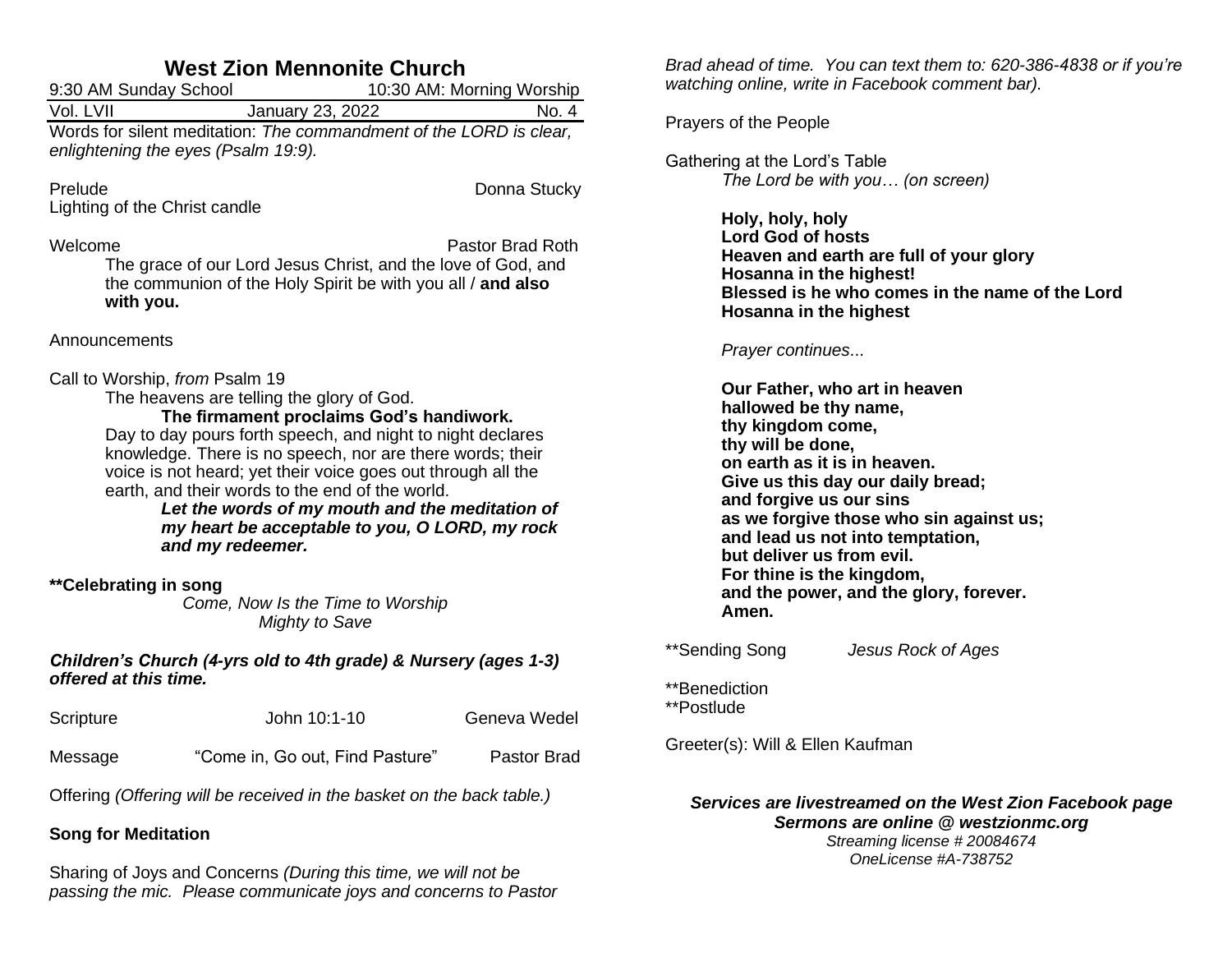# **Sunday, January 30, 2022**

| 10:30 AM: Worship Service          | <b>Accompanist: Donna Stucky</b>   |
|------------------------------------|------------------------------------|
| <b>Message: Pastor Brad</b>        | <b>Scripture: Bonnie Kaufman</b>   |
| <b>Worship Leader: Pastor Brad</b> | <b>Singers: Carolyn &amp; Lexi</b> |
| Greeter(s): Terry & Shery Kessler  |                                    |

# **Coming Events**

| Today:    | Communion, Noon meal, Annual meeting, and vote on        |
|-----------|----------------------------------------------------------|
|           | name change                                              |
| Jan. 26:  | Meals and MYM 5:45-7:00 pm                               |
|           | FEWZ/Jr meal & bible study at First 6 pm                 |
| Feb. $2:$ | Meals and MYM 5:45-7:00 pm joined by FEWZ/Jr             |
| Feb. 9:   | Meals and MYM 5:45-7:00 pm joined by FEWZ/Jr             |
| Feb. 13:  | Mennonite Education Sunday at West Zion, potluck<br>meal |
| Feb. 18:  | Bloodmobile at WZ                                        |
| Feb. 26:  | FEWZ serve meal at Christian Soup Ministry 1 pm          |

**Our Mission**: God calls us into community to worship God and follow Jesus through the power and guidance of the Holy Spirit.

#### **Pastor Brad Roth** Pastor's Cell: 620-386-4838

Pastor Brad's email: bradroth@westzionmc.org

**Secretary Carla Stucky's hours**: Thursdays 1:00-4:00 pm

Church: 620-345-8143 Carla's cell: 620-386-0414

Church's email: secretary@westzionmc.org Website: www.westzionmc.org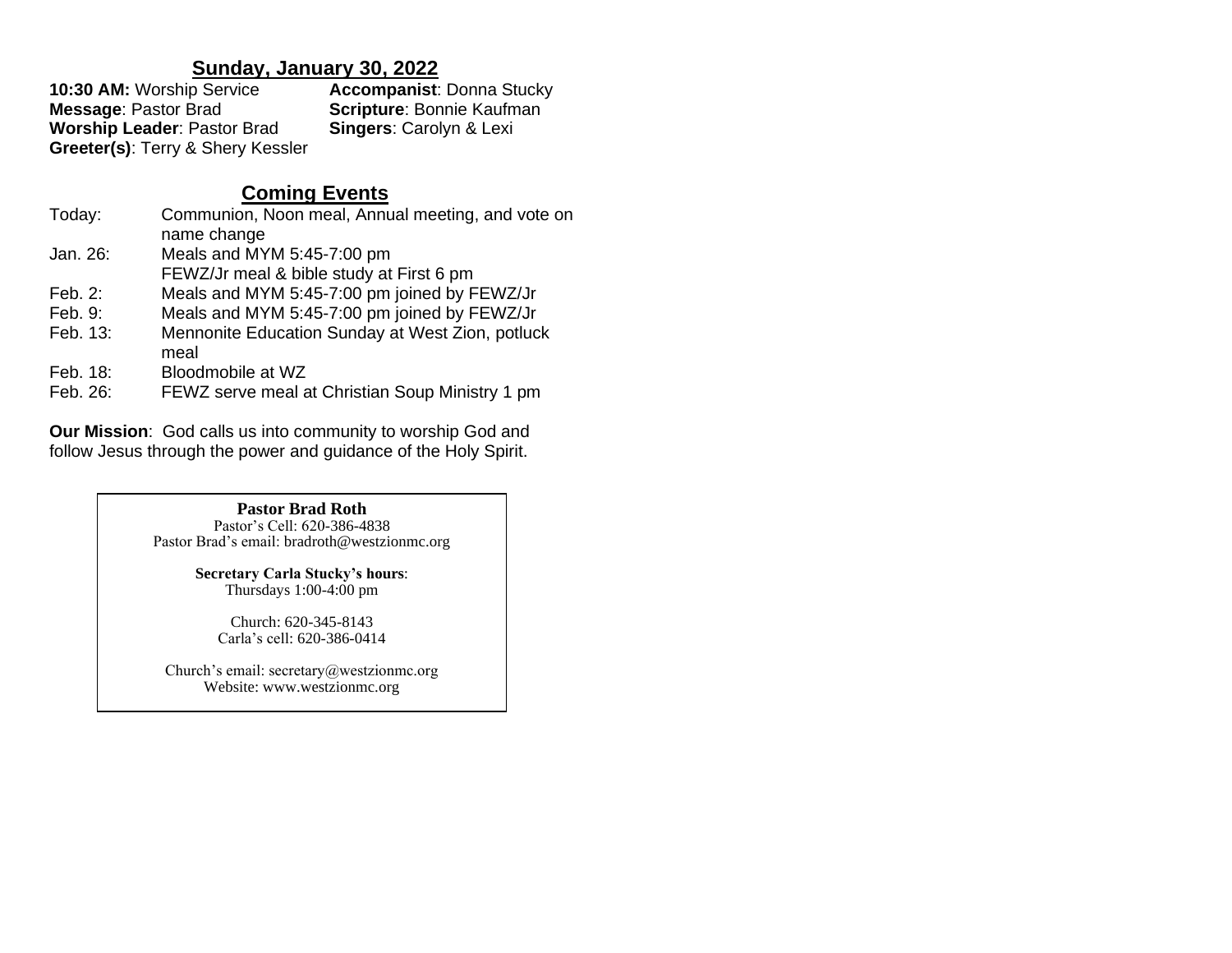# **West Zion Announcements**

Please have all bulletin announcements to the office by Thur. noon.

1. A **noon meal** will be served following worship this morning. All are invited to come eat! The meal is provided by the Mennonite Education Committee to raise funds for the education fund which provides money to West Zion college students who attend Mennonite-affiliated colleges. If you would like to donate by check, make the check payable to West Zion with "Mennonite Education Fund" in the memo.

2. Our **Annual Business meeting** will follow the noon meal today. We will be voting on the name change during this meeting and the results will be announced following the meeting.

3. This week, we're launching **our annual theme: Year of Refuge.**  During the month of January, we'll explore the meaning of *refuge* in the Scriptures, starting today with taking refuge in Jesus. As we begin this new year, what are ways that you can lay your burdens down, release your fears, and find refuge in the good and loving God?

4. Need some **time to relax** and create? Come to West Zion on Saturday, January 29 for a mini craft retreat from noon to 7:00 PM. Bring your favorite activity (scrapbook, painting, coloring, etc) and a friend! A few snacks will be provided but feel free to bring your own.

5. Start the year off right by **volunteering to help with a STEP MC meal.** STEP MC is looking for volunteers to make a meal for 35-40 people on Monday nights for their weekly meeting. It's easy to sign up at<https://www.signupgenius.com/go/10c0d4da4a928a3fdc70> -stepmc. Please call or text Connie Kaufman at 620-386-0816 OR [conniejkaufman@gmail.com](mailto:conniejkaufman@gmail.com) if you need more information.

## **General Announcements**

6. **Many people experience loneliness.** Join the conversation with Madison Leterle, LMSW from Prairie View as she discusses loneliness, its causes, and ways to cope. This program will be held at the Moundridge Senior Center on *Tuesday, January 25 at 2:00 pm* and is sponsored by the Moundridge Public Library. All are invited to attend this free gathering.

7. **Bethel College:** Sat., Jan. 29 **– Guest recital** with Gjergji Gaqi, piano, from Tyler (Texas) Junior College, 7 p.m., Administration Building chapel at Bethel College. Also, save the date of Fri., Feb. 11, guest recital with Bethel College Professor Emeritus of Music Don Kehrberg, oboe. *Current Bethel COVID protocols require masking indoors regardless of vaccination status.*

8. **WANTED** for the Kansas MCC Sale General Auction: Cars, Trucks, Tractors, Motorcycles, Campers, etc. Call Jerry Toews, 620- 367-8257, for details and pickup NOW so we have time to get them cleaned up and ready for the sale in April. ALL proceeds go to MCC. We usually get GOOD prices for your donations. Help make a difference in the lives of those struggling around the world through MCC. Thank you!

9. **Life Enrichment at Bethel College has been canceled for spring 2022**, due to ongoing health and safety concerns. Organizers hope to resume Life Enrichment in fall 2022.

10. **Sat., Jan. 29** – **Kauffman Museum annual Kansas Day event,**  "Famous Kansans," noon-4 p.m., *museum and grounds*. For more information, see the Kauffman Museum Facebook page or [kauffmanmuseum.org](http://kauffmanmuseum.org/)

| <b>BUDGET SUMMARY</b>              | <b>This Year</b> | <b>Last Year</b> |
|------------------------------------|------------------|------------------|
| Regular collections - this week    | 492.00<br>Ś      | 2,640.00<br>S    |
| Regular collections - year to date | \$14,052.04      | \$17,184.70      |
|                                    |                  |                  |
| <b>Budget</b>                      | \$157,300.00     | \$165,158.00     |
| Less: expended to date             | 4,156.23)        | 5,185.02         |
| Less: cash balance                 | 14,663.20)       | 18,740.32        |
| Receipts needed to meet budget     | \$138,480.57     | \$141,232.66     |
| Avg. offering per Sunday needed    |                  |                  |
| to meet budget                     | 2.826            | 2.882            |
|                                    |                  |                  |